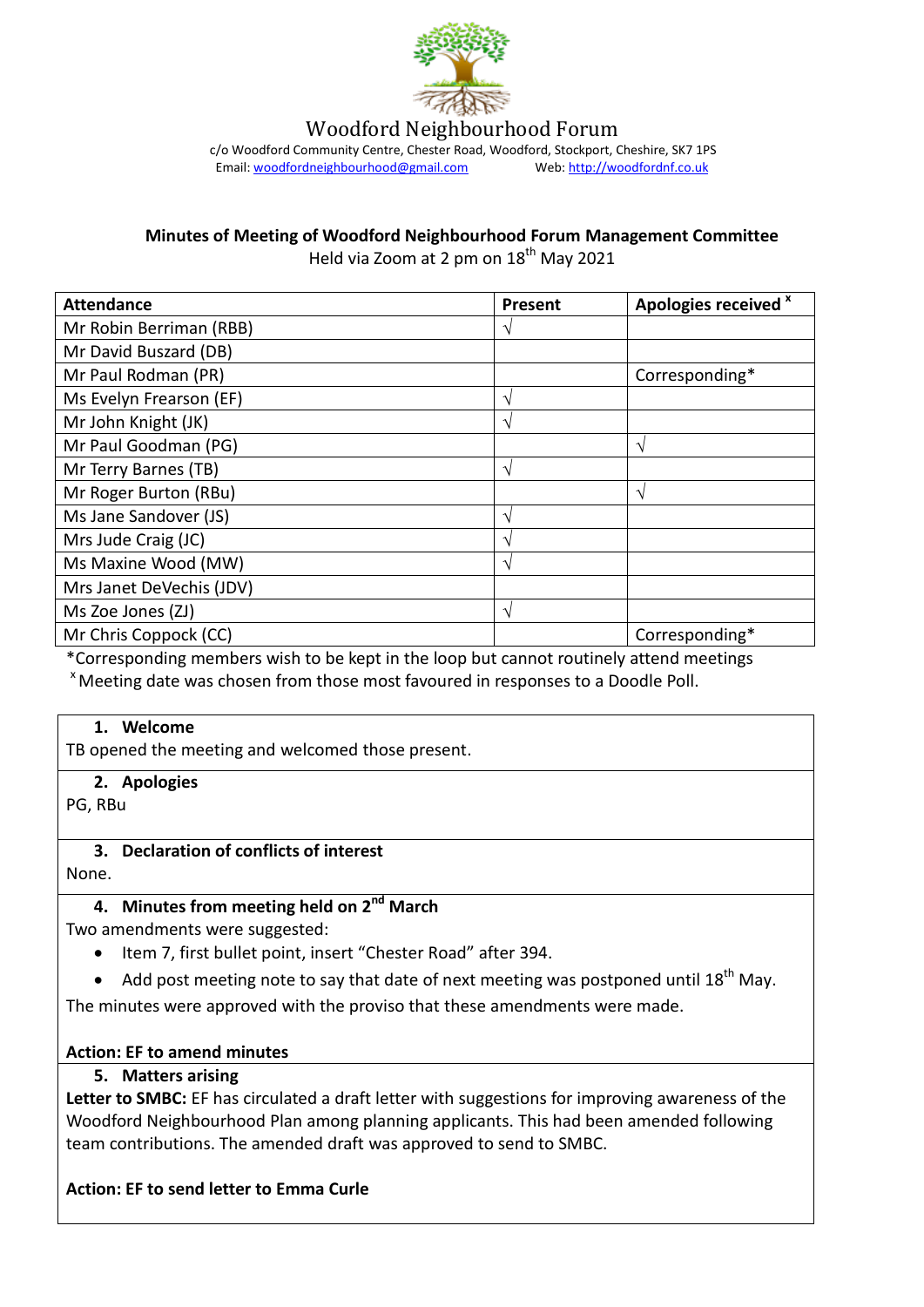**Government consultations:** At the last meeting a high number of Government Consultations were noted. JK advised that consultations had been affected by the period of purdah prior to the local elections in May, but now that had ended we may expect a resumption of consultations.

### **6. Financial update**

RBB reported that the WNF funds were £896.36, which was unchanged since the last meeting.

## **7. WNF responses to planning applications**

EF had circulated a draft table of planning applications that WNF had been consulted on since the 2020 AGM. The contents of the table were discussed. The following were of particular note:

- DC/077533: Infill at Moorend Golf Range, 181 Woodford Road. Application was refused in January 2021. Reasons for refusal included non-compliance with Stockport UDP GBA 1.2, GBA 1.5, NPPF paragraph 145 and WNP DEV1, and failure to make provision for recreation and amenity open space.
- DC/076613: Infill on Church Lane. WNF sent comments to the Planning Inspectorate for the Appeal. An update on the decision was awaited. JK explained that WNF may receive an update on this application directly because we submitted comments.
- DC/078432: revised plan for one of two dwellings on Foden Lane. At the suggestion of Cllr Brian Bagnall at an Area Committee meeting, the applicant revised the single storey extension and roof terrace to be much smaller and less intrusive for neighbours on Moor Lane. This was approved at the next Area Committee meeting and a Planning and Highways Committee meeting, but no decision notice was posted on the SMBC planning website at the time of this meeting.
- DC/079649: 130 Moor Lane garden room. There was no change in status of the application on the SMBC website at the time of this meeting.
- RBB reported that the land behind Moor Lane had been cleared of trees and was being used occasionally by off-road motor bikes.
- A resident who sent a request for advice to the Stockport Planning email address about a property in a Conservation Area in Mellor was informed that the planning officers were currently too busy to provide general advice because of a high number of planning applications, thought to be related to the Covid pandemic. JK noted that Stockport planning officers generally provide a good service for planning advice. The team thought it unlikely that there would be an overload of PAs in the Woodford Neighbourhood Area for the committee to assess.

# **8. WNF AGM date**

Attendees chose the following date: 8 pm on 6<sup>th</sup> October 2021 in the Small Hall at Woodford Community Centre. JC made the booking at the Community Centre

## **Action: Committee members to note the date**

- **9. Places for Everyone (PFE), SGMGB and Stockport Local Plan**
- Confirmation was awaited on whether PFE would proceed to regulation 18 or 19.
- Members of SGMGB had a meeting that day with Anne Morgan, lead planner in GMCA, with a list of questions to ask.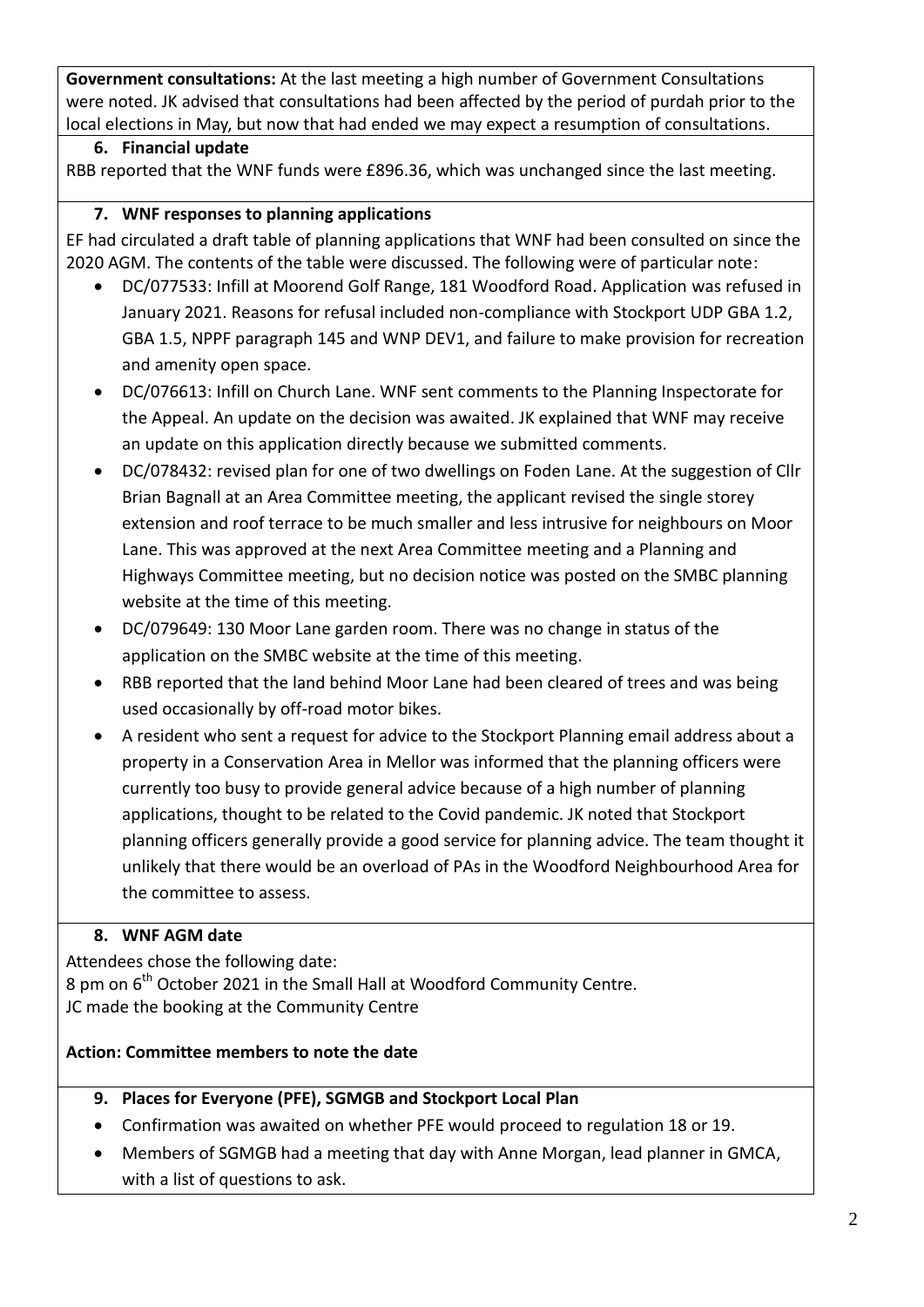• It was noted that political changes in Stockport Council may affect the Stockport Local Plan. The leader of the council had yet to be decided.

## **10. CEC update**

JK informed the meeting that:

- Amended plans had been submitted for the Handforth Garden Village.
- WNF had submitted a response to the consultation.
- CPRE and CWT had submitted objections because of the impact on wildlife.
- An all-age school was now included in the plans and Stockport Council had withdrawn their request for a fee towards education.
- The highways issue for Stockport Council had not been resolved. Objection submitted.
- The Government may help with funding as Handforth is on their list of Garden Villages.
- Natural England had no objections because it would have limited impact on statutory nature conservation areas.
- NHS had asked for £1.5 million for extension to the Handforth Medical Centre.
- Environment Agency response was awaited. PA not likely to go to CEC committee until that has been submitted.
- Around 280 objections had been submitted by residents.
- Other submissions had raised the issue of lack of clarity over the position of the boundary.
- Handforth Parish Council had raised objections based on biodiversity and flooding.

EF noted that Total Fitness had objected because they were not consulted at an earlier stage as leaseholders.

TB noted the likely cumulative increase in traffic due to developments at Adlington and Somerfield as well as HGV. The view had been expressed by other developers that car ownership will change and there will be more working from home in the future, which makes out of town developments more sustainable.

### **11. Other neighbourhood plans**

- EF had circulated email exchanges with a member of Bosley Parish Council who had been asking for advice on neighbourhood planning.
- JK noted that CEC are very helpful and the contact is Tom Evans who is a Neighbourhood Planning Officer.

## **Action: EF to check that Bosley PC know that they can obtain advice from CEC**

## **12. Harrow Local Centre consultation**

TB reported on the meeting:

- Attendees for the community included; TB, EF, JS, RBB, JC, PR, KM. This included representatives of WNF.
- Tim Noden of Harrow and members of his team plus consultants were present.
- The aim was to review a proposed hard copy leaflet to be delivered to residents of the Redrow Estate and the old village with a consultation about the local centre.
- A shop and a café were proposed.
- There was a section allowing residents to rank four additional options which were: Deli, Flexible Workspace, Gym, and Nursery.
- There was a box for other comments.